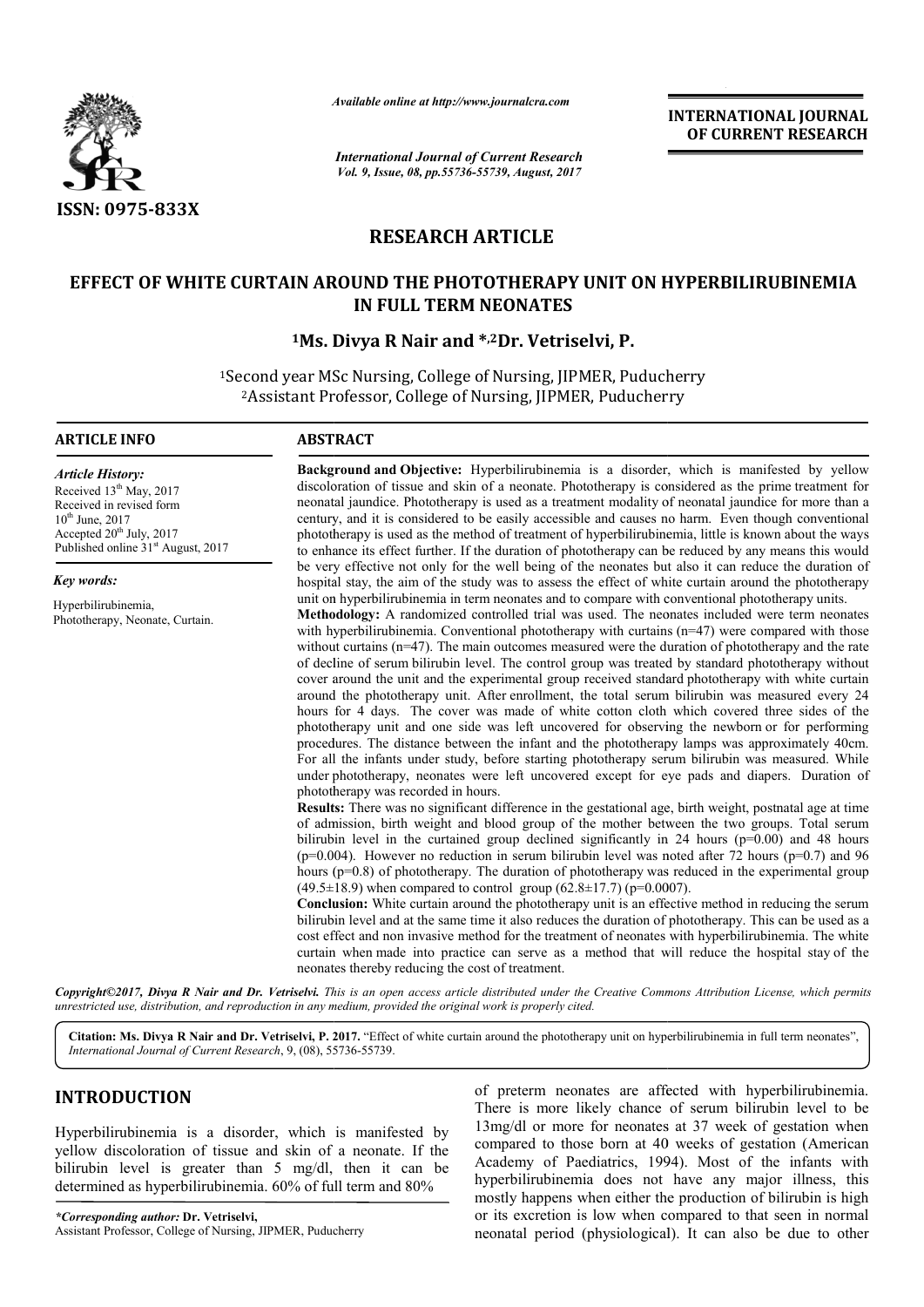pathology like septicemia, hemolysis or disorders of metabolism (non physiological). Neonatal hyperbilirubinemia is noted by analyzing skin of the neonate, it is usually presented with icterus sclera and yellow color of the face that extends to the chest. The jaundice is primarily noted in the face and then it extends from head to trunk and finally to the extremities. The serum bilirubin level can be considered as an indicator of neurodevelopmental outcome, on long term basis. Neonatal jaundice is often associated with low birth weight, short gestation, infection and breast feeding. Increased bilirubin level causes damage to central nervous system irrespective of the gestational age. Kernicterus, a complication of neonatal jaundice is rare but it is still occurring. It can be prevented, only by preventing extreme cases of hyperbilirubinemia. Phototherapy is considered as the prime treatment for neonatal jaundice. Phototherapy is used as a treatment modality of neonatal jaundice for more than a century, and it is considered to be easily accessible and causes no harm. Phototherapy means using visible light for treating hyperbilirubinemia in neonates. The mechanism of phototherapy is such that it converts bilirubin to isomers soluble in water which gets eliminated without being conjugated in liver. Phototherapy is used to reduce level of bilirubin irrespective of gestational age or the presence or absence of hemolysis. The effect of phototherapy is measured by intensity and wavelength of the light used, the distance of infant from light and body surface area of the neonate that has been exposed. Neonatal jaundice is one of the major disorder in neonatal setting. Hyperbilirubinemia is the reason for high proportional readmissions in hospitals during the neonatal period. Many anecdotal reports have pointed out concern toward the occurrence of kernicterus and disorders related to neonatal jaundice, of these many can be avoided by new and improvised discharge practices of neonates along with technologies in monitoring and drug therapies. The healthy late preterm and neonates born after 37 weeks of gestation are often discharged early that makes prevention, detection and management of jaundice a major challenge.

Generally hyperbilirubinemia does not cause any harm but can cause serious damage to the brain. This can be avoided by identification of jaundice at an early stage and also with effective use of phototherapy. Phototherapy being one of the oldest method for the treatment of hyperbilirubinemia and is in usage for about 10 years. The complications associated with phototherapy is found to be few or none. So it is widely used. It is recommended by the AAP subcommittee that the nurseries and infant treating areas must have facility to phototherapy. The wide usage of phototherapy has reduced the need for other treatment options like exchange transfusion. Complications associated with neonatal jaundice can be minimized and the effectiveness of phototherapy can be improved by effective nursing care.

## **MATERIALS AND METHODS**

A randomized controlled trial was used to assess the effect of white curtain around the phototherapy unit on hyperbilirubinemia in term neonates and to compare with conventional phototherapy units.

**Inclusion Criteria:** Included, neonates who had completed gestational age of 37 weeks or more and who were admitted in NICU.

**Exclusion Criteria:** Neonates with major congenital anomalies, hemolytic disease, on phenobarbital and infection.

**Sampling:** Simple random sampling technique was used.

**Instrument:** The data collection proforma consisted clinical characteristics of the neonate. This included the gestational age, postnatal age at the time of admission, weight at the time of admission, maternal blood group, mode of delivery and serum bilirubin level assessment (mg/dl).

Data Collection Procedure: The eligible neonates were identified based on the inclusion criteria. Informed consent was obtained from the parents. Neonates were assigned into two groups, experimental and control, by simple randomization technique. The allocation was done using computer generated random numbers. The control group was treated by standard phototherapy without cover around the unit and the experimental group received standard phototherapy with white curtain around the phototherapy unit. After enrollment, the total serum bilirubin was measured every 24 hours for 4 days. The cover was made of white cotton cloth which covered three sides of the phototherapy unit and one side was left uncovered for observing the newborn or for performing procedures. The distance between the infant and the phototherapy lamps was approximately 40cm. For all the infants under study, before starting phototherapy serum bilirubin was measured. While under phototherapy, neonates were left uncovered except for eye pads and diapers. Duration of phototherapy was recorded in hours.

**Ethical Consideration:** Permission was obtained from the Institute ethical committee, human studies. Informed consent was obtained from mother of each neonate after a brief explanation regarding the study by the researchers. Confidentiality was maintained and participants were given freedom to leave the study at any time.

**Data Analysis:** The comparison of clinical characteristics like gender and blood group of mother was done using chi-square and that of post natal age at time of admission, gestational age and birth weight was done using independent student t test. The duration of phototherapy and the rate of decline of bilirubin level between the two groups were calculated using independent student t test.

| Table 1. Distribution of study participants in relation to gender |  |
|-------------------------------------------------------------------|--|
|-------------------------------------------------------------------|--|

|        |                    |    |               | $N = 94$           |
|--------|--------------------|----|---------------|--------------------|
| Gender | Experimental Group |    | Control Group | Value <sup>*</sup> |
|        | $\frac{0}{2}$      |    | $\frac{0}{0}$ |                    |
| Female | 46.8               |    | 57.4          |                    |
| Male   |                    | 20 | 42.6          | 0.3                |

**Table 2. Distribution of study participants in relation to gestational age**

|                         |              |             | $N = 94$       |
|-------------------------|--------------|-------------|----------------|
| Variables               | Group        | Mean $(SD)$ | <i>p</i> Value |
|                         | Experimental | 39.2(1.2)   | 0.5            |
| Gestational Age (weeks) | Control      | 39.1(1.3)   |                |

**Table 3. Distribution of study participants in relation to birth weight**

|                      |              |             | N=94                 |
|----------------------|--------------|-------------|----------------------|
| <b>VARIABLES</b>     | <b>GROUP</b> | Mean $(SD)$ | p Value <sup>®</sup> |
|                      | Experimental | 2872(463)   | 0.5                  |
| Birth Weight (grams) | Control      | 2911(424)   |                      |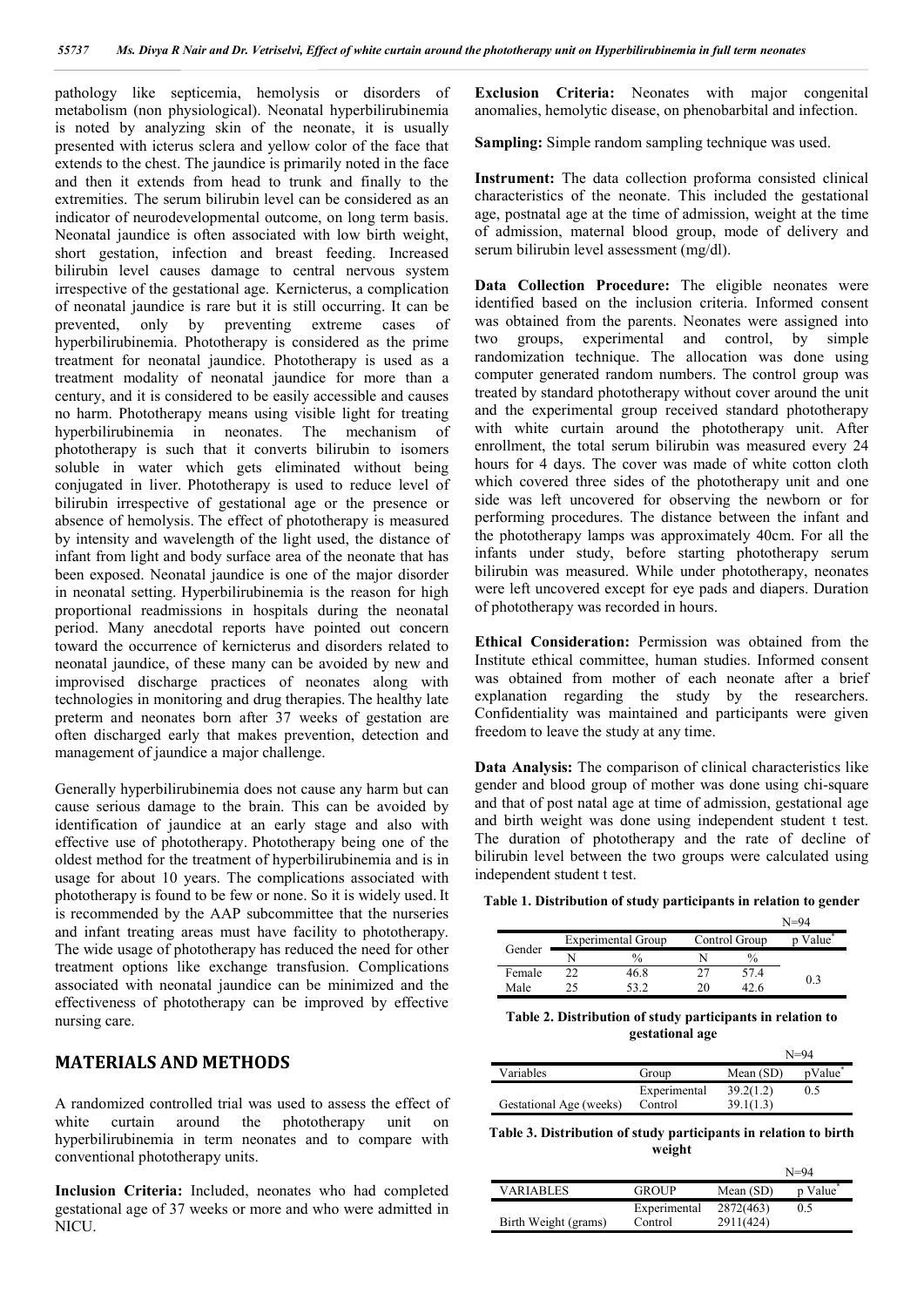#### **Table 4. Distribution of study participants in relation to postnatal age**

|                      |              |             | $N = 94$ |
|----------------------|--------------|-------------|----------|
| <b>VARIABLES</b>     | <b>GROUP</b> | Mean $(SD)$ | p Value  |
|                      | Experimental | 2.78(0.85)  | 0.2      |
| Postnatal Age (days) | Control      | 2.61(0.70)  |          |

#### **Table 5. Distribution of study participants in relation to blood group**

|                    | $N = 94$ |                           |               |      |         |
|--------------------|----------|---------------------------|---------------|------|---------|
| <b>Blood Group</b> |          | <b>Experimental Group</b> | Control Group |      | p Value |
|                    | N        | $\%$                      |               | $\%$ |         |
| O Positive         | 30       | 63.8                      | 35            | 74.5 | 0.1     |
| A Positive         | 8        | 17                        |               | 6.4  |         |
| <b>B</b> Positive  |          | 19.2                      |               | 12.7 |         |
| <b>AB</b> Positive |          |                           |               | 6.4  |         |

| Table 6. Distribution of study participants in relation to mode of delivery |  |  |  |
|-----------------------------------------------------------------------------|--|--|--|
|                                                                             |  |  |  |

|                   |    |                    |    | $N = 94$      |       |  |
|-------------------|----|--------------------|----|---------------|-------|--|
| Mode of Delivery  |    | Experimental Group |    | Control Group | Value |  |
|                   |    | $\%$               |    | $\%$          |       |  |
| Vaginal Delivery  | 23 | 49                 | 19 | 40.4          | 0.6   |  |
| Vacuum Delivery   | 12 | 25.6               |    | 27.7          |       |  |
| Forceps Delivery  |    | 12.7               |    | 10.6          |       |  |
| Caesarean Section |    | 12.7               | 10 | 213           |       |  |

#### **Table 7. Comparison of serum bilirubin levels between experimental and control groups**

|                                    |      |                           |      |                           | $N = 94$       |
|------------------------------------|------|---------------------------|------|---------------------------|----------------|
|                                    |      | <b>Experimental Group</b> |      | Control Group             |                |
| Parameter                          | Mean | <b>Standard Deviation</b> | Mean | <b>Standard Deviation</b> | p Value        |
| Initial TSB                        | 17.1 |                           | 17.2 |                           |                |
| TSB after 24 hours of phototherapy | 14.4 |                           | 15.9 | l.6                       | $0.00^{\circ}$ |
| TSB after 48 hours of phototherapy | 12.1 | 2.2                       | 13.5 | 23                        | $0.004*$       |
| TSB after 72 hours of phototherapy | 12.4 | 2.1                       | 12.2 | -9                        | 0.7            |
| TSB after 96 hours of phototherapy | 10.8 | 0.6                       | 11.2 | 0.3                       | 0.8            |

|  |  |  | Table 8. Comparison of Duration of Phototherapy Between Experimental and Control groups |
|--|--|--|-----------------------------------------------------------------------------------------|
|  |  |  |                                                                                         |

|                                  |              |      |                           | $N = 94$    |
|----------------------------------|--------------|------|---------------------------|-------------|
| Parameter                        | Group        | Mean | <b>Standard Deviation</b> | P Value     |
| Duration of phototherapy (hours) | Experimental | 49.5 | 18.9                      | $0.0007***$ |
|                                  | Control      | 62.8 | 177                       |             |

## **RESULTS**

- In the present study, the proportion of male were high (53.2%) in the experimental group when compared to females (46.8%). However the proportion of female (57.4%) was high in control group compared to that of males (57.4%).
- On the comparison of neonates on the basis of gestational age, it was found that the mean gestational age was 39.2±1.2 in experimental group when compared to  $39.1 \pm 1.3$  in control group. It was found that neonates are comparable on the basis of gestational age ( $p=0.5$ ).
- The comparison of birth weight between the groups showed that the mean birth weight in experimental group and control group was 2872±463 and 2911±424 respectively, and the difference were found to be in significant  $(p=0.5)$ . So groups were comparable on the basis of birth weight.
- On comparing the groups on the basis of post natal age, it was found that the mean post natal age was 2.78±0.85 in experimental group compared to that of control group  $2.61\pm0.70$ . The groups were found to be comparable on the basis of post natal age  $(p=0.2)$ .
- On analysis, it was found that there is no significant difference between the experimental group and control group in relation to the blood group of mother of neonates. The p value was 0.1, stating the groups are comparable on the basis of blood group.
- On comparing the study groups on the basis of mode of delivery, both the groups had high percentage of vaginal delivery (49% in experimental and 40.4% in control group) compared to other modes of delivery like vacuum, forceps and caesarean section. The groups were comparable on the basis of mode of delivery.
- It was found that the groups showed no difference on the basis of clinical characteristics studied like gender, birth weight, mode of delivery, post natal age, gestational age and blood group of the mother.
- The findings of the study stated that the initial level of serum bilirubin level before starting of phototherapy was comparable between both the study groups  $(17.1\pm1.3 \text{ vs } 17.2\pm1.3)$ . The mean bilirubin level after 24 hours of phototherapy was lower in experimental group  $(14.4 \pm 1.7)$  when compared to control group  $(15.9\pm1.6)$ , stating that the rate of bilirubin level declined considerably in experimental group compared